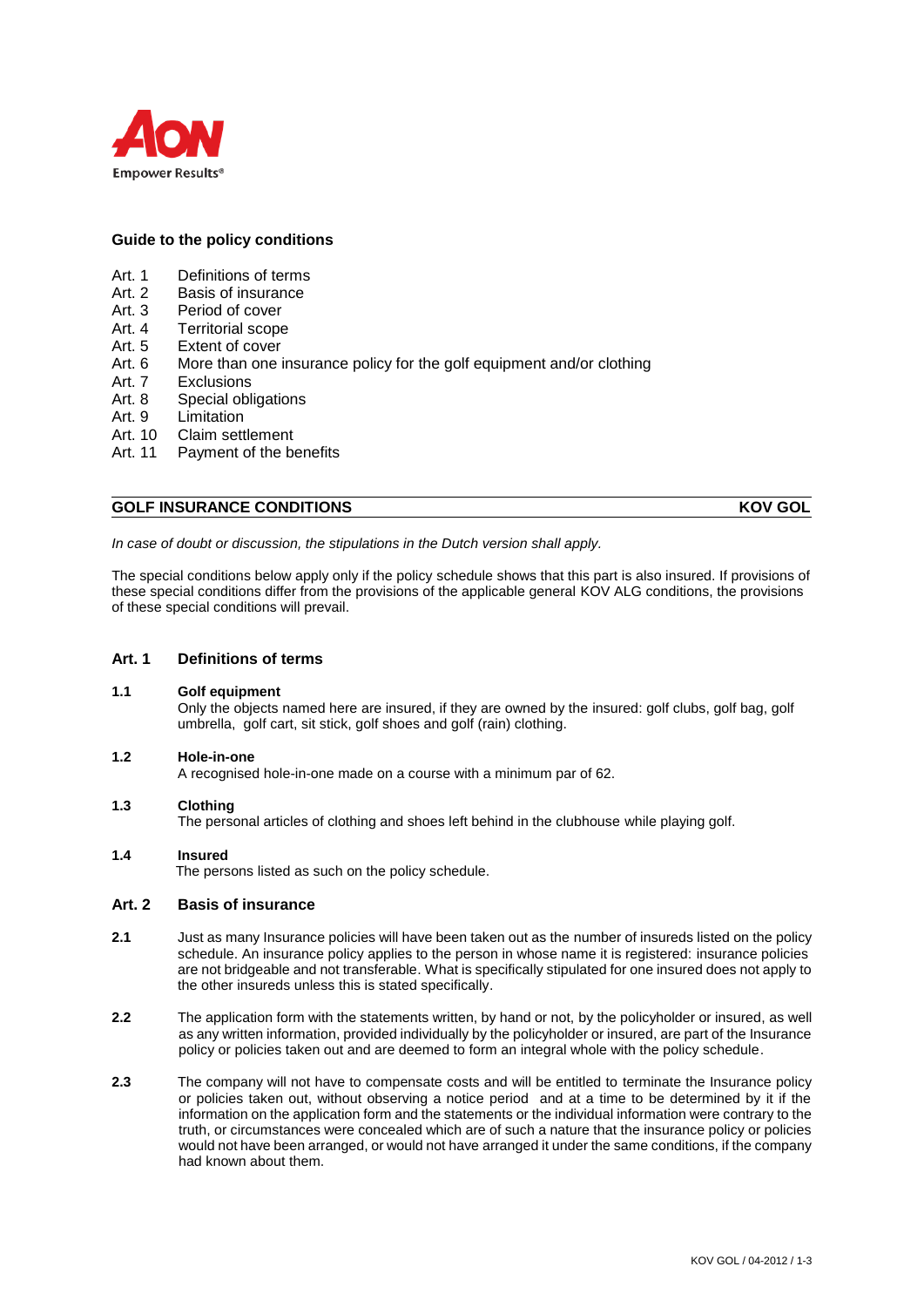## **Art. 3 Period of cover**

Within the term of validity of the insurance, the period of cover will start each time as soon as the insured (and/or his or her luggage) has left his or her home and will end as soon as the insured (and/or his or her luggage) has returned home.

## **Art. 4 Territorial scope**

The insurance is valid in the whole world, including the Netherlands.

## **Art. 5 Extent of cover**

### **5.1 Golf equipment and/or clothing**

The Insurance covers damage to or loss of golf equipment and/or clothing, irrespective of the cause, barring application of the provisions of Article 7.

## **5.2 Hole-in-One**

If the insured makes a recognised hole-in-one, the company will pay € 350 and the insured will be granted golf Insurance for the period of a year.

## **5.3 Liability insurance**

The policyholder's liability is insured in his or her capacity as a golf player up to a maximum of €125,000 per event for damage and/or loss caused during the term of validity of the insurance which results from: a. injury or harm to the health of persons, whether or not resulting in death,

b. damage to, destruction or missing of property.

This cover also applies to damage caused by the insured mechanically driven golf cart owned by the insured, provided it cannot exceed a speed of 10 kilometres per hour. The cover will be in force only if and in so far as no other cover is available (other than in the form of an excess) under any other policy, whether or not of an earlier date. The insurance excludes liability for loss through theft, fraudulent conversion and loss. The most recent Liability Insurance KOV AVP conditions apply to this insurance.

## **Art. 6 More than one insurance policy for the golf equipment and/or clothing**

If an insured person has taken out several insurance policies with the company, he or she may only receive a benefit of  $\in$  4,500 at most.

## **Art. 7 Exclusions**

## **Golf equipment and/or clothing**

No right to compensation exists in case of:

- **7.1** Damage caused by slow-acting weather conditions or other phenomena (except for natural disasters), wear and tear, the nature of or a defect in the golfing equipment or clothing, moths, rodents, insects, etc.
- **7.2** Damage other than to the goods themselves.
- **7.3** Damage such as disfigurement, scratches, dents, stains etc., unless the goods are damaged to the extent they can no longer be used.

#### **Special exclusions (precautionary clause)**

No right to compensation of the golf equipment will exist if:

- **7.4** The insured (or the person whose assistance the insured uses) has not taken normal precautions to prevent theft, loss, missing or damage.
- **7.5** The golf equipment is left unattended in an area not properly locked.
- **7.6** The insured could and should reasonably have taken better measures under the circumstances. A better measure to prevent theft from a vehicle is at any rate that the golf equipment:
	- a. Is left invisible from the outside in the separately locked boot of a passenger car or covered by a parcel shelf, luggage cover or other proper equivalent facility in the boot/cargo space in a passenger car with a third or fifth door, including an estate car;
	- b. is left invisible from the outside in the inside of a camper, delivery van/car or caravan by an installed proper facility;
	- c. is not left in the vehicle except during a short stop during a trip from and to one's permanent place of residence.